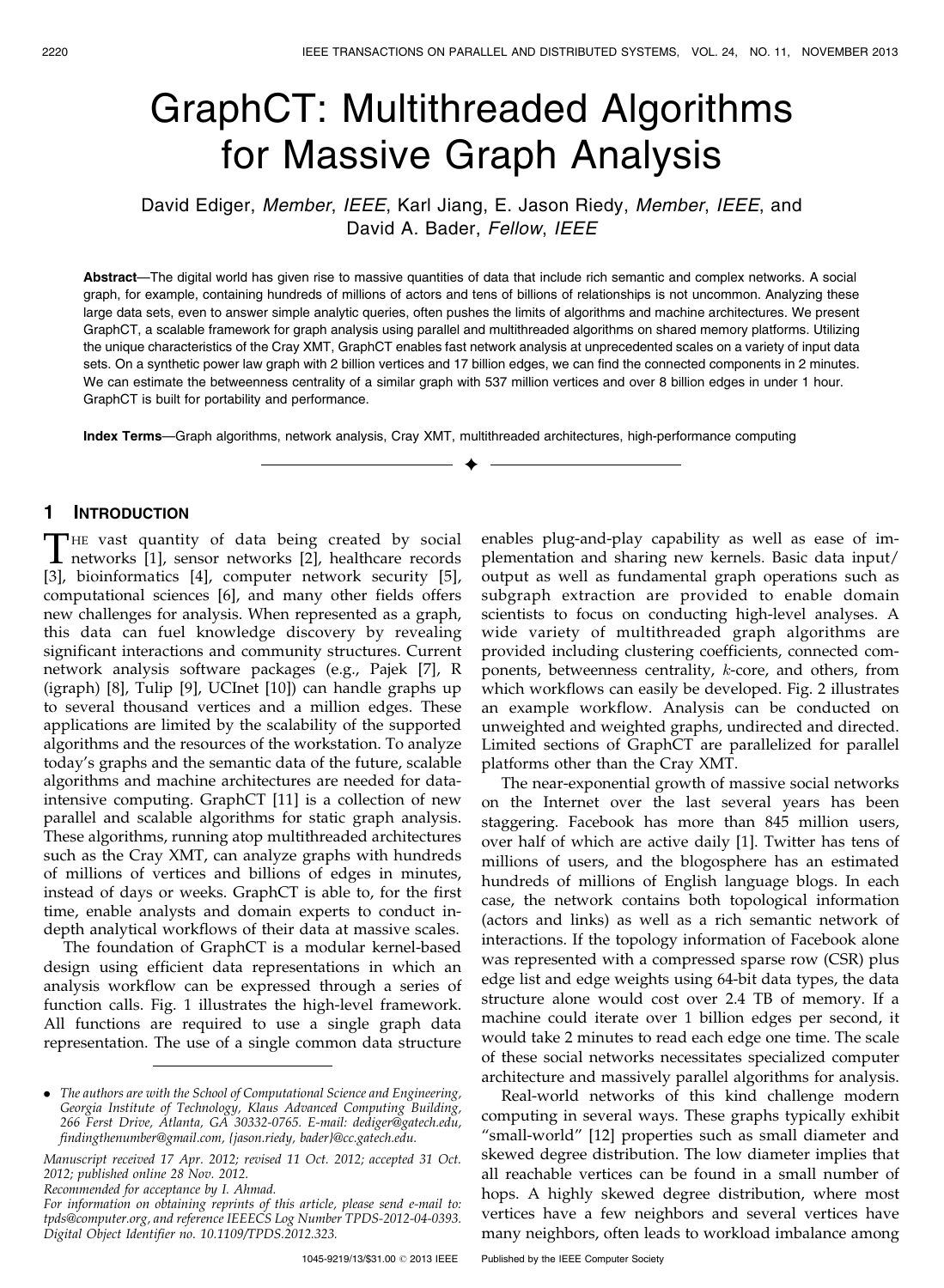| GraphCT<br>I/O routines                  | <b>Advanced Analytics</b><br>(centrality, anomaly detection, community identification)                                                                  |
|------------------------------------------|---------------------------------------------------------------------------------------------------------------------------------------------------------|
| Load graph<br>Store graph<br>Text parser | Graph Pre-processing<br>(subgraph extraction, compute undirected graph)<br><b>Graph Kernels</b><br>(breadth-first search, connected components, k-core) |
| Compatibility Layer                      | Intel x86<br>Cray XMT                                                                                                                                   |
| <b>Graph Representation</b>              | (compressed sparse row, edge list, edge weights, vertex colors)                                                                                         |

Fig. 1. GraphCT is an open-source framework for developing scalable multithreaded graph analytics in a cross-platform environment.

threads. One proposed solution is to handle high- and lowdegree vertices separately; parallelize work across lowdegree vertices and within high-degree vertices. A runtime system must be able to handle dynamic, fine-grained parallelism among hundreds of thousands of threads with low overhead. Executing a breadth-first search from a particular vertex quickly consumes the entire graph. The memory access pattern of a search operation is unpredictable with little spatial or temporal locality. Caches are ineffective for lowering memory access latency in this case. The Cray XMT relies on hardware multithreading with low overhead context switches, rather than caches, to tolerate the latency to memory [13]. Lightweight and fine-grained synchronization enable algorithm designers to expose large quantities of parallelism in the application.

In our previous work [14], [15], [16], [17], we presented new parallel algorithms for the analysis of online social networks and implementations on small multithreaded architectures, such as Intel Nehalem, Sun Niagara, and small Cray XMTs. We have extended our work to scale up to larger machines (up to 128 processors) using a wider range of graph types including larger graph data sets and graphs originating from real-world data sources. We have added a number of new multithreaded algorithms for massive graph analysis in a simple, yet powerful framework.

The main contributions of this work are as follows:

. Unprecedented scalability of complex analytics to 128 processors.

- . The first analysis framework to enable a workflow of analytics on graphs with billions of vertices and edges.
- . k-Betweenness Centrality, a new parallel algorithm for finding important vertices in a network that is robust to edge deletions.

In the remainder of the paper, we will present the design challenges and experimental results for GraphCT. Section 2 will cover the requirements for this graph application. Section 3 will explain the various kernels and key features that have been developed. Sections 4 and 5 will present the implementation and performance of connected components and clustering coefficients, respectively. The design and implementation of the k-betweenness centrality algorithm is described in the supplemental section, which can be found on the Computer Society Digital Library at http://doi. ieeecomputersociety.org/10.1109/TPDS.2012.323.

# 2 MOTIVATION AND REQUIREMENTS

A number of software applications have been developed for analyzing and visualizing graph data sets. Among them, Pajek is one of the most widely used, along with R (igraph), Tulip, UCInet, and many others [7], [8], [9], [10]. While each application has its differences, all are limited by the size of workstation main memory and do not take advantage of parallel systems. Pajek has been known to run complex graph analytics on inputs with up to two million vertices, but many other applications are limited to tens or hundreds of thousands of vertices.

Table 1 describes several graph analytic applications and several high performance graph frameworks that are under active development. For each project, we list the largest graph size computation published in the literature by the project developers. Of the packages that include an end-toend analytics solution, GraphCT is able to process the largest graphs.

The development of new scalable algorithms and frameworks for massive graph analysis is the subject of many research efforts. The Parallel Boost Graph Library (PBGL) [19] is a C++ library for distributed memory graph computations. The API is similar to that of the boost graph library. The authors report scalable performance up to about 100 processors. Distributed memory graph processing often requires partitioning and data replication, which can be challenging for some classes of graphs. Google's Pregel [18]

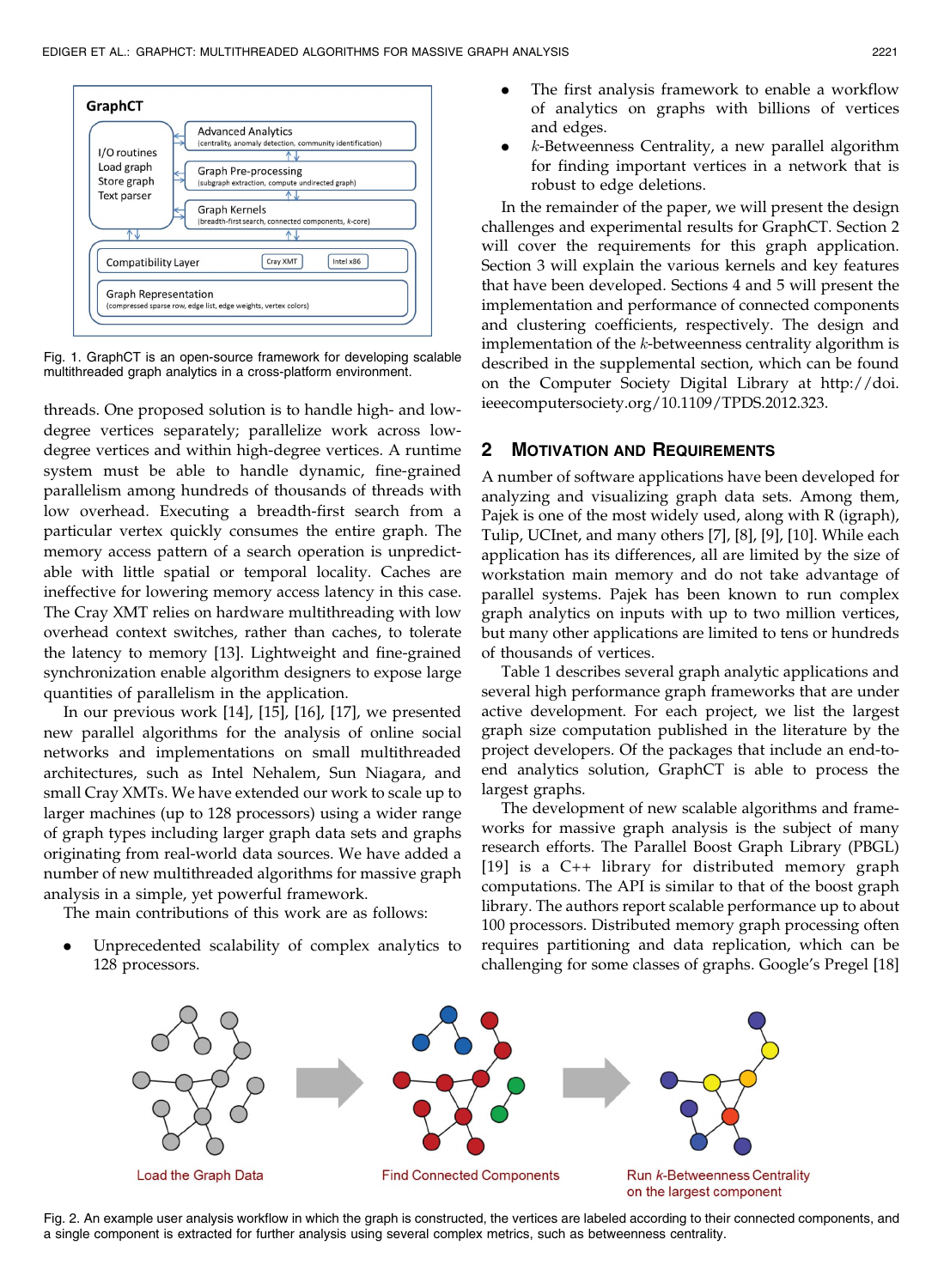| Package          | Interface | Parallel | Memory                | O(Edges)    | Analytics | Frameworks |
|------------------|-----------|----------|-----------------------|-------------|-----------|------------|
| Pregel [18]      | $C++$     | X        | Distributed on-disk   | 127 billion |           | X          |
| <b>MTGL</b> [13] | $C++$     | X        | Shared (Cray XMT)     | 35 billion  |           | $\chi$     |
| GraphCT          | C         | X        | Shared (Cray XMT)     | 17 billion  | X         | X          |
| <b>PBGL</b> [19] | $C++$     | X        | Distributed in-memory | 17 billion  |           | X          |
| KDT [20]         | Python    | X        | Distributed in-memory | 8 billion   | X         | X          |
| Pegasus [21]     | Hadoop    | X        | Distributed on-disk   | 6.6 billion |           | X          |
| NetworkX [22]    | Python    |          | Shared                | 100 million | X         |            |
| <b>SNAP</b> [23] | C         | X        | Shared                | 32 million  | X         |            |
| Pajek [7]        | Windows   |          | Shared                | 16 million  | X         |            |
| igraph [8]       | R         |          | Shared                | Millions    | X         |            |

TABLE 1 Graph Analysis Packages and Frameworks Currently under Active Development

uses a MapReduce-like programming model for describing vertex-centric graph computations on large, distributed memory clusters. Buluç and Madduri [24] have demonstrated high performance techniques for scaling breadthfirst search on distributed memory supercomputers.

SNAP [23] is an open-source parallel library for network analysis and partitioning using multicore workstations. It is parallelized using OpenMP and provides a simple API with support for very large-scale graphs. It is one of the only libraries that provides a suite of algorithms for community detection. The Knowledge Discovery Toolbox (KDT) [20] enables high performance graph analysis in Python by leveraging highly tuned sparse linear algebra kernels.

Sandia's Multithreaded Graph Library (MTGL) [13] is a C++ library for implementing graph applications on multithreaded architectures, particularly the Cray XMT. MTGL uses the notion of a "visitor" class to describe operations that take place when a vertex is visited, such as during a breadth-first search.

Other approaches to large graph problems include the NoSQL graph databases used by the Semantic Web community. These graph databases implement RDF triple stores that support ACID properties. They lack relational database schemas, but include query languages such as SPARQL [25]. Also, WebGraph is a graph compression technique for large graphs generated through web crawls [26].

Given the immense size in memory of the graphs of interest, it is not possible to store a separate representation for each analysis kernel. Since the key capability of GraphCT is running a number of analytics against an unknown data source, we employ a simple, yet powerful framework for our computation. Each kernel implementation is required to use a common graph data structure. By using the same data structure for each kernel, all kernels can be run in succession (or even in parallel if resources allow) without the need to translate the graph between data structures. In the client/server model, a GraphCT server process loads the graph into memory and shares it in readonly mode with all client analytic processes, amortizing the time required to load the data and generate the graph. The results of one computation can easily influence the next computation, such as the extraction of one or more connected components for more in-depth study.

Efficient representation of networks is a well-studied problem with numerous options to choose from depending on the size, topology, degree distribution, and other characteristics of a particular graph. If these characteristics are known a priori, one may be able to leverage this knowledge to store the graph in a manner that will provide the best performance for a given algorithm. Because we are unable to make any assumptions about the graph under study and will be running a variety of algorithms on the data, we must choose a representation that will provide adequate performance for all types of graphs and analytics.

## 2.1 The Cray XMT

To facilitate scaling to the sizes of massive data sets previously described, GraphCT utilizes the massive shared memory and multithreading capabilities of the Cray XMT. Large planar graphs, such as road networks, can be partitioned with small separators and analyzed in distributed memory with good computation-to-communication ratios at the boundaries. Graphs arising from massive social networks, on the other hand, are challenging to partition and lack small separators [23], [27]. For these problems, utilizing a large global shared memory eliminates the requirement that data must be evenly partitioned. The entire graph can be stored in main memory and accessed by all threads. With this architectural feature, parallelism can be expressed at the level of individual vertices and edges. Enabling parallelism at this level requires fine-grained synchronization constructs such as atomic fetch-and-add and compare-and-swap.

The Cray XMT offers a global shared memory using physically distributed memories interconnected by a high speed, low latency, proprietary network. Memory addresses are hashed to intentionally break up locality, effectively spreading data throughout the machine. As a result, nearly every memory reference is a read or write to a remote memory. Graph analysis codes are generally a series of memory references with very little computation in between, resulting in an application that runs at the speed of memory and the network.

On the Cray XMT, hardware multithreading is used to overcome the latency of repeated memory accesses. A single processor has 128 hardware contexts and can switch threads in a single cycle. A thread executes until it reaches a long latency instruction, such as a memory reference. Instead of blocking, the processor will switch to another thread with an instruction ready to execute on the next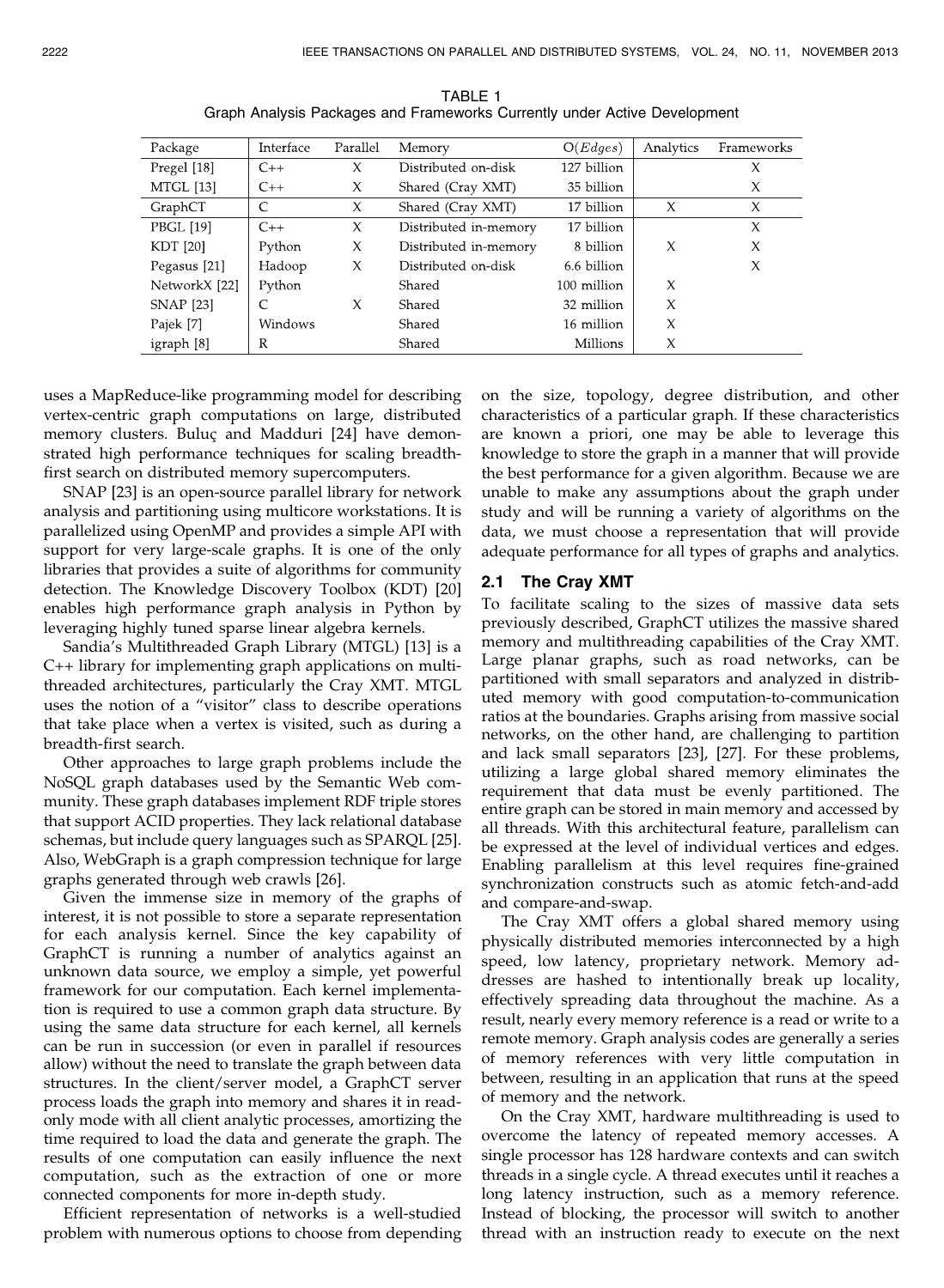```
#pragma mta assert no dependence
for (k = 0; k < number>numEdges; k++) {
   int i = sV[k];
   int \dot{\eta} = eV[k];
   if (D[i] < D[j])D[i] = D[i];\}
```
Fig. 3. This MTA pragma instructs the Cray XMT compiler that the loop iterations are independent.

cycle. Given sufficient parallelism and hardware contexts, the processor's execution units can stay busy and hide some or all of the memory latency.

Since a 128-processor Cray XMT contains about 12,000 user hardware contexts, it is the responsibility of the programmer to reveal a large degree of parallelism in the code. Coarse- as well as fine-grained parallelism can be exploited using Cray's parallelizing compiler. The programmer inserts #pragma statements to assert that a loop's iterations are independent (see Fig. 3). Often iterations of a loop will synchronize on shared data. To exploit this parallelism, the Cray XMT provides low-cost fine-grained synchronization primitives such as full-empty bit synchronization and atomic fetch-and-add [28]. Using these constructs, it is possible to expose fine-grained parallelism, such as operations over all vertices and all neighbors, as well as coarse-grained parallelism, such as multiple breadth-first searches in parallel.

# 3 FEATURES

## 3.1 Data Representation

The design model for GraphCT dictates that all analysis kernels should be able to read from a common data representation of the input graph. A function can allocate its own auxiliary data structures (queues, lists, etc.) to perform a calculation, but the edge and vertex data should not be duplicated. This design principle allows for efficient use of the machine's memory to support massive graphs and complex queries. We refer the reader to [29] for an indepth study of graph algorithms.

The data representation used internally for the graph is an extension based on CSR format. In CSR, contiguous edges originating from the same source vertex are stored by destination vertex only. An offset array indicates at which location a particular vertex's edges begin. The common access pattern is two-deep loop nest in which the outer loop is over all vertices, and the inner loop identifies the subset of edges originating from a vertex and performs a computation over its neighbors. We build upon the CSR format by additionally storing the source vertex, thus also expressing an edge list directly. Although redundant, some kernels can be expressed efficiently by parallelizing over the entire edge list, eliminating some load balance issues using a single loop. In this way, the internal graph data representation allows for the easy implementation of edge-centric kernels as well as vertex-centric kernels.

For weighted graphs, we store the given weight of each edge represented with a 64-bit integer. We allocate an additional array with length of the number of vertices that each function can use according to its own requirements. In some cases, such as breadth-first search, a kernel marks

vertices as it visits them. This array can be used to provide a coloring or mapping as input or output of a function. This coloring could be used to extract individual components, as an example.

In this format, we can represent both directed and undirected graphs. The common data representation between kernels relieves some of the burden of allocating frequently used in-memory data structures. With the graph remaining in-memory between kernel calls, we provide a straightforward API through which analytics can communicate their results.

## 3.2 Client/Server Mode

GraphCT supports multiple client processes connecting to multiple server processes that store graph data. Each server process computes a graph data structure in shared memory. The server process advertises its graph with a unique identifier. Clients reference the unique identifier in lieu of a graph file on disk. A client process maps the shared graph into its own memory space and computes on it normally. This approach can amortize the cost of building a large graph, allowing many analytics to be run in parallel.

## 3.3 Clustering Coefficients

Clustering coefficients measure the density of closed triangles in a network and are one method for determining if a graph is a small-world graph [12]. For undirected graphs, we can compute the global clustering coefficient, which is a single number describing the entire graph, or the local clustering coefficients, which is a per-vertex measure of triangles. For directed graphs, several variations have been proposed, and we have adopted the transitivity coefficients, which is a natural extension of the local clustering coefficient.

Section 5 contains a detailed case study of our implementation on the Cray XMT and performance results on large synthetic networks.

## 3.4 Connected Components

The connected components of the graph is the maximal set of vertices such that any vertex is reachable from any vertex in the component. If two vertices are in the same component, then there exists a path between them. Likewise, if two vertices reside in different components, a search from one vertex will not find the other. If the connected components of the graph are known, determining the st connectivity for a pair of vertices can be calculated easily.

In Section 4, we will offer in-depth coverage of the algorithm, implementation, and performance of our connected components routine. We use a shared memory version of the classical Shiloach and Vishkin algorithm. On the Cray XMT, we determine the connected components of a scale-free undirected graph with 135 million vertices and 2 billion edges in about 15 seconds.

## 3.5 Distributions

When the nature of the input graph is unknown, the degree distribution is often a metric of interest. The degree distribution will indicate how sparse or dense the graph is, and the maximum degree and variance will indicate how skewed the distribution is. A skewed distribution may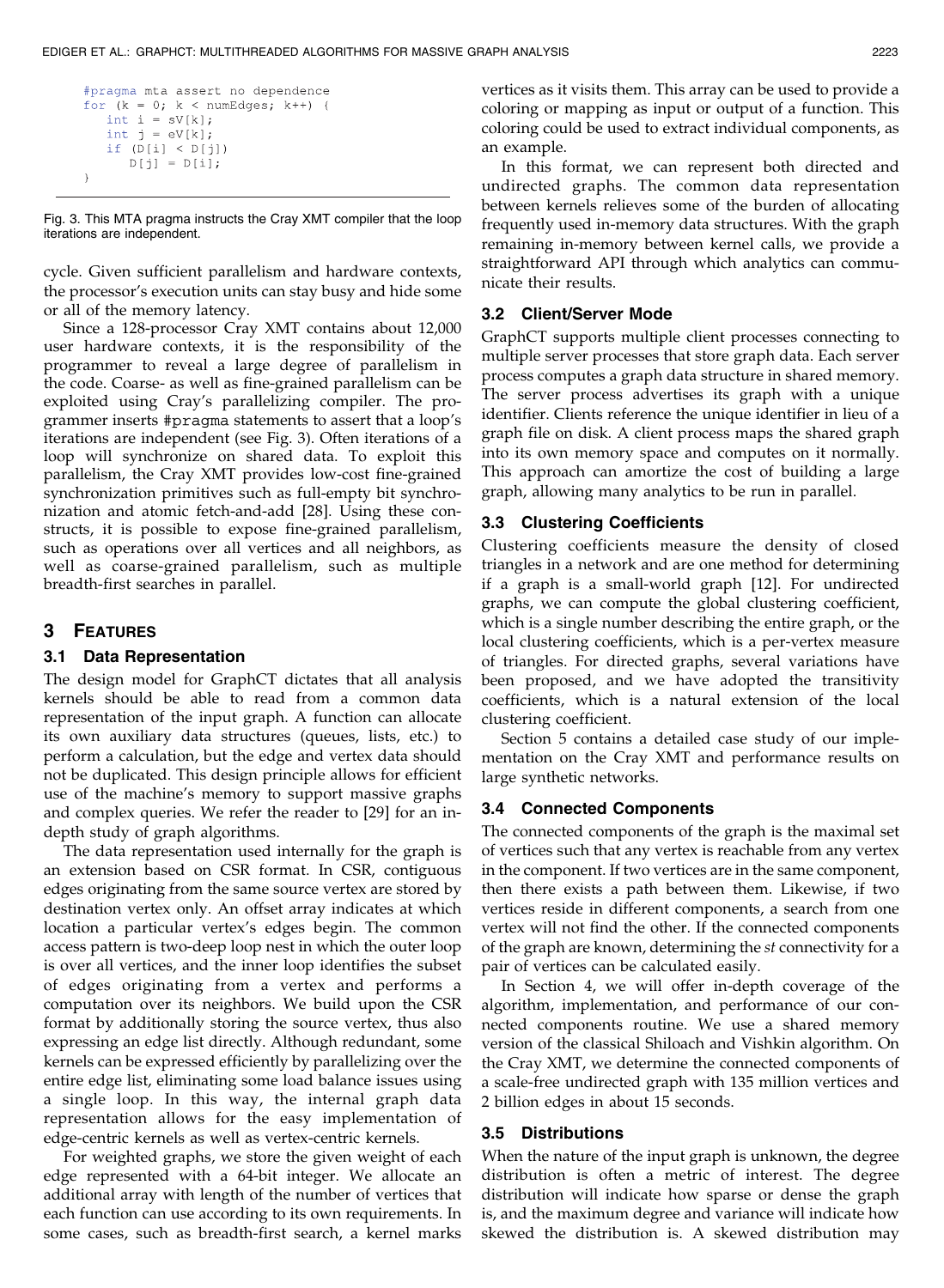actually be a power-law distribution or indicate that the graph comes from a data source with small-world properties. From a programmer's perspective, a large variance in degree relative to the average may indicate challenges in parallelism and load balance.

The maximum degree, average degree, and variance are calculated using a single loop and several accumulators over the vertex offset array. On the Cray XMT, the compiler is able to automatically parallelize this loop. Given a frequency count, GraphCT produces a histogram of values and the distribution statistics.

## 3.6 Graph Diameter

The diameter of the graph is an important metric for understanding the nature of the input graph at first glance. If interested in the spread of disease in an interaction network, the diameter is helpful to estimate the rate of transmission and the time to full coverage. Calculating the diameter exactly requires an all-pairs shortest path computation, which is prohibitive for the large graphs of interest.

In GraphCT, we estimate the diameter by random sampling. Given a fixed number of source vertices (expressed as a percentage of the total number of vertices), a breadth-first search is executed from each chosen source. The length of the longest path found during that search is compared to the global maximum seen so far and updated if it is longer. With each sample, we more closely approximate the true diameter of the graph. Ignoring the existence of long chains of vertices, we can obtain a reasonable estimate with only a small fraction of the total number of breadth-first searches required to get an exact diameter [30]. However, GraphCT leaves the option of the number of samples to the user, so an exact computation can be requested.

Obtaining a reasonable estimate of the graph diameter can have practical consequences for the analysis kernels. A kernel running a level-synchronous breadth-first search will require a queue for each level. The total number of items in each of the queues is bounded by the number of vertices, but the number of queues is bounded by the graph diameter. If the diameter is assumed to be on the order of the square root of the number of vertices (a computer network perhaps) and the same kernel is run on an input graph where the diameter is much larger (a road network), the analysis will run out of memory and abort. On the other hand, allocating a queue for the worst-case scenario of a long chain of vertices is overly pessimistic. By quickly estimating the diameter of the graph using a small number of breadth-first searches, we can attempt to allocate the "right" amount of memory upfront.

## 3.7 Graph Parsing and Generation

Given that graphs of interest are so large as to require machines with terabytes of main memory, we expect the input data files to also be of massive size. GraphCT is the only graph application for the Cray XMT that parses input text files in parallel in the massive shared memory.

GraphCT supports the common DIMACS format, where each line consists of a letter "a" (indicating it is an edge), the source vertex number, destination vertex number, and an edge weight. To leverage the large shared memory of the Cray XMT, we copy the entire file from disk into main memory. In parallel, each thread obtains a block of lines to process. A thread reserves a corresponding number of entries in an edge list. Reading the line, the thread obtains each field and writes it into the edge list. Once all threads have completed parsing the text file, it is discarded and the threads cooperatively build the graph data structure. In this manner, we are able to process text files with sizes ranging in the hundreds of gigabytes in just a few seconds.

For instances when real data are not available with the scale or characteristics of interest, GraphCT is able to provide graph generators that will provide an output file on disk that can be read in for kernel testing. GraphCT includes an implementation of the RMAT graph generator, which was used in the DARPA High Productivity Computing Systems (HPCS) Scalable Synthetic Compact Applications benchmark #2 (SSCA2). This generator uses repeated sampling from a Kronecker product to produce a random graph with a degree distribution similar to those arising from social networks. The generator takes as input the probabilities  $a, b, c,$  and  $d$  that determine the degree distribution, the number of vertices (must be a power of two), and the number of edges. Duplicate and self edges are removed.

## 3.8 Modularity and Conductance

In graph partitioning and community detection, a variety of scoring functions have been proposed for evaluating the quality of a cut or community. Among the more popular metrics is modularity and conductance. Modularity is a measure of interconnectedness of vertices in a group. A community with a high modularity score is one in which the vertices are more tightly connected within the community than with the rest of the network. Formally, modularity is defined as

$$
Q = \frac{1}{4m} \sum_{ij} \left( A_{ij} - \frac{k_i k_j}{2m} \right) s_i s_j,
$$
\n(1)

where  $i$  and  $j$  are vertices in the graph,  $m$  is the total number of edges,  $k_i$  is the degree of vertex  $i$ , and  $s_i$ expresses the community to which vertex  $i$  belongs [31].

Given a community mapping of vertices, modularity is calculated using two parallel loops over all vertices. The first calculates the total number of edges in each community. The second loop gives credit for neighbors of vertices that are in the same community and subtracts credit for the external connections. The modularity score is reported and returned at the end. This function is used as a scoring component of a clustering method. For example, in greedy agglomerative clustering, after each component merge the modularity is evaluated and stored in the merge tree.

Conductance is a scoring function for a cut establishing two partitions. The conductance over a cut measures the number of edges within the partition versus the number of edges that span the partition. Conductance can be applied to both directed and undirected graphs, although the undirected version is simplified. Formally, conductance is defined as

$$
\Phi = \frac{e(S,\bar{S})}{d \min\{|S|,|\bar{S}|\}},\tag{2}
$$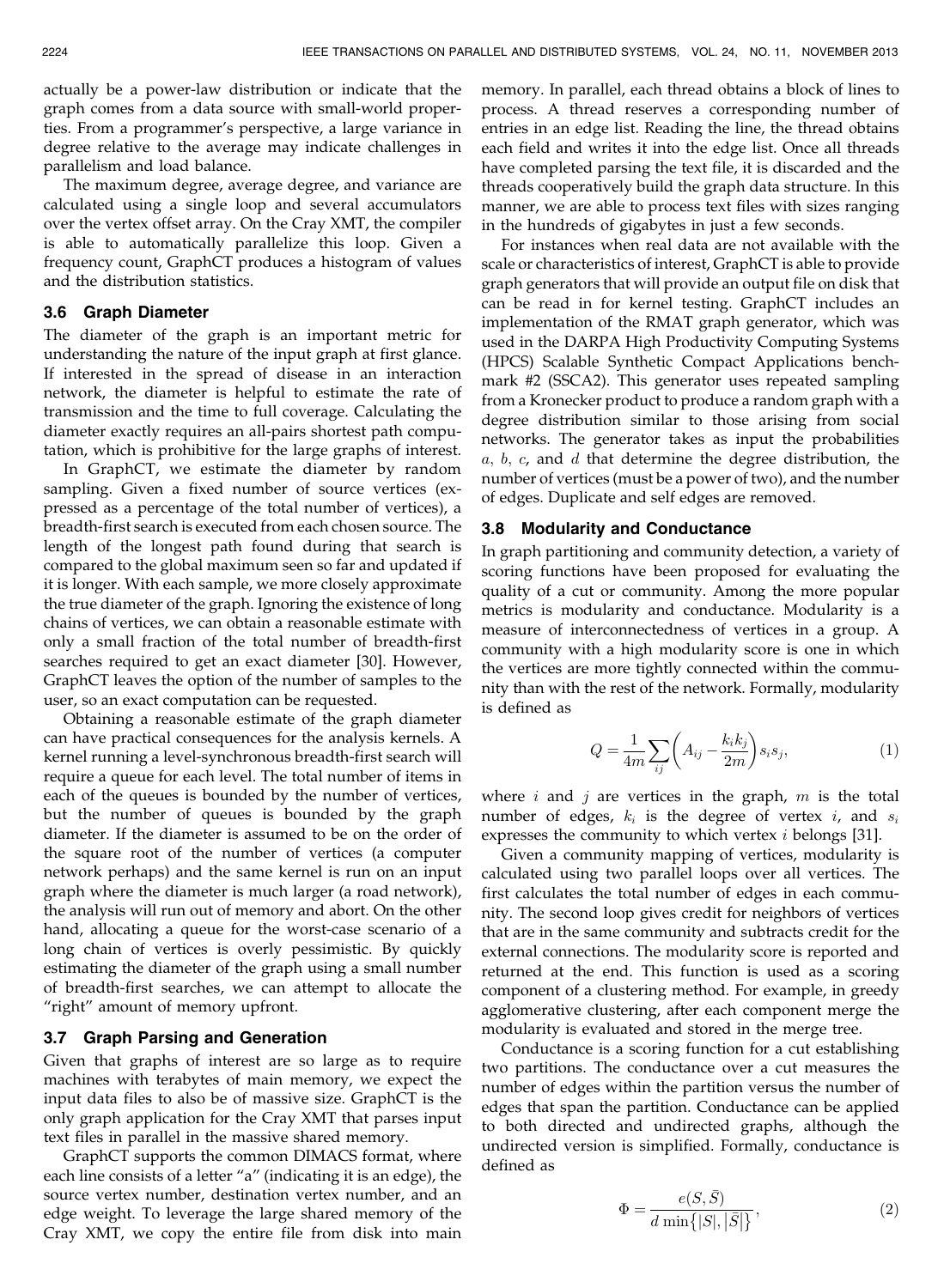where  $\overline{S}$  is the set of vertices not in S and  $e(S, \overline{S})$  is the number of edges between  $S$  and  $\overline{S}$ . The total number of edges that could span the cut is expressed as  $d|S| =$  $\sum_{v \in S} d(v)$  where  $d(v)$  is the degree of vertex v [32]. The value of  $\Phi$  ranges from 0 to 1. While the formula above is for an unweighted graph, it can be generalized to weighted networks by summing edge weights instead of degrees.

Given an edge cut expressed as a 2-coloring of vertices, the conductance is computed by iterating over all edges. Each edge is placed in one of three buckets: 1) both endpoints belong to the same partition, 2) the endpoints are in Partitions A and B, respectively, or 3) the endpoints are in Partitions B and A, respectively. The total number of items in each bucket is counted and the conductance is computed according to the formula based on the larger of the two partitions.

## 3.9 Betweenness Centrality

Betweenness centrality has proved a useful analytic for ranking important vertices and edges in large graphs. Betweenness centrality is a measure of the number of shortest paths in a graph passing through a given vertex [33]. For a graph  $G(V, E)$ , let  $\sigma_{st}$  denote the number of shortest paths between vertices  $s$  and  $t$ , and  $\sigma_{st}(v)$  the count of shortest paths that pass through a specified vertex  $v$ . The betweenness centrality of  $v$  is defined as

$$
BC(v) = \sum_{s \neq v \neq t \in V} \frac{\sigma_{st}(v)}{\sigma_{st}}.
$$
 (3)

GraphCT on the 128-processor Cray XMT recorded 606 million traversed edges per second on a scale-free graph with 135 million vertices and 2.14 billion edges. KDT implements betweenness centrality on a distributed-memory cluster using Combinatorial BLAS. The authors demonstrate performance results on a scale-free graph with approximately 262,000 vertices and 4 million edges. They report 125 million traversed edges per second using 256 cores (24 cores per node) [20].

We present *k*-betweenness centrality, an extension of Freeman's betweenness centrality metric considering additional paths in the graph, in the online supplemental section. We give a parallel, multithreaded algorithm and compute it on the Cray XMT demonstrating scalable performance for massive graphs.

## 4 CONNECTED COMPONENTS

Finding the connected components of the graph determines a per-vertex mapping such that all vertices in a component are reachable from each other and not reachable from those vertices in other components. A sampling algorithm may sample vertices according to the distribution of component sizes such that all components are appropriately represented in the sampling. An analysis may focus on just the small components or only the biggest component to isolate those vertices of greatest interest.

The Shiloach and Vishkin algorithm [34] is a classical algorithm for finding the connected components of an undirected graph. This algorithm is well suited for shared memory and exhibits per-edge parallelism that can be exploited.

Fig. 4. Scalability of Shiloach-Vishkin connected components with and without tree-climbing optimization on the Cray XMT. The input graph is an RMAT generated graph with approximately 2 billion vertices and 17 billion edges. The speedup is  $113 \times$  on 128 processors.

In Algorithm 1, each vertex is initialized to its own unique color (Line 3). At each step, neighboring vertices greedily color each other such that the vertex with the lowest ID wins (Lines 7 and 8). The process ends when each vertex is the same color as its neighbors. The number of steps is proportional to the diameter of the graph, so for small-world networks the algorithm converges quickly.

Algorithm 1. Parallel multithreaded version of Shiloach-Vishkin algorithm for finding the connected components of a graph.

Input:  $G(V, E)$ 

**Output:**  $M[1..n]$ , where  $M[v]$  is the component to which vertex  $v$  belongs

- 1: changed  $\leftarrow$  1
- 2: for all  $v \in V$  in parallel do
- 3:  $M[v] \leftarrow v$
- 4: while *changed*  $\neq 0$  do
- 5:  $changed := 0$
- 6: for all  $\langle i, j \rangle \in E$  in parallel do
- 7: if  $M[i] < M[j]$  then

8: 
$$
M[M[j]] := M[i]
$$

- 9:  $changed := 1$
- 10: for all  $v \in V$  in parallel do
- 11: while  $M[v] \neq M[M[v]]$  do
- 12:  $M[v] := M[M[v]]$

Using the fine-grained synchronization of the Cray XMT, the colors of neighboring vertices are checked and updated in parallel. A shared counter recording the number of changes is updated so as to detect convergence.

In Lines 10 through 12 of Algorithm 1, each vertex climbs the component tree, relabeling itself. This optimization can reduce the number of iterations required. In Fig. 4, we plot the execution time for an RMAT graph with 2 billion vertices and 17 billion edges as a function of the number of Cray XMT processors. At low processor counts, the optimization

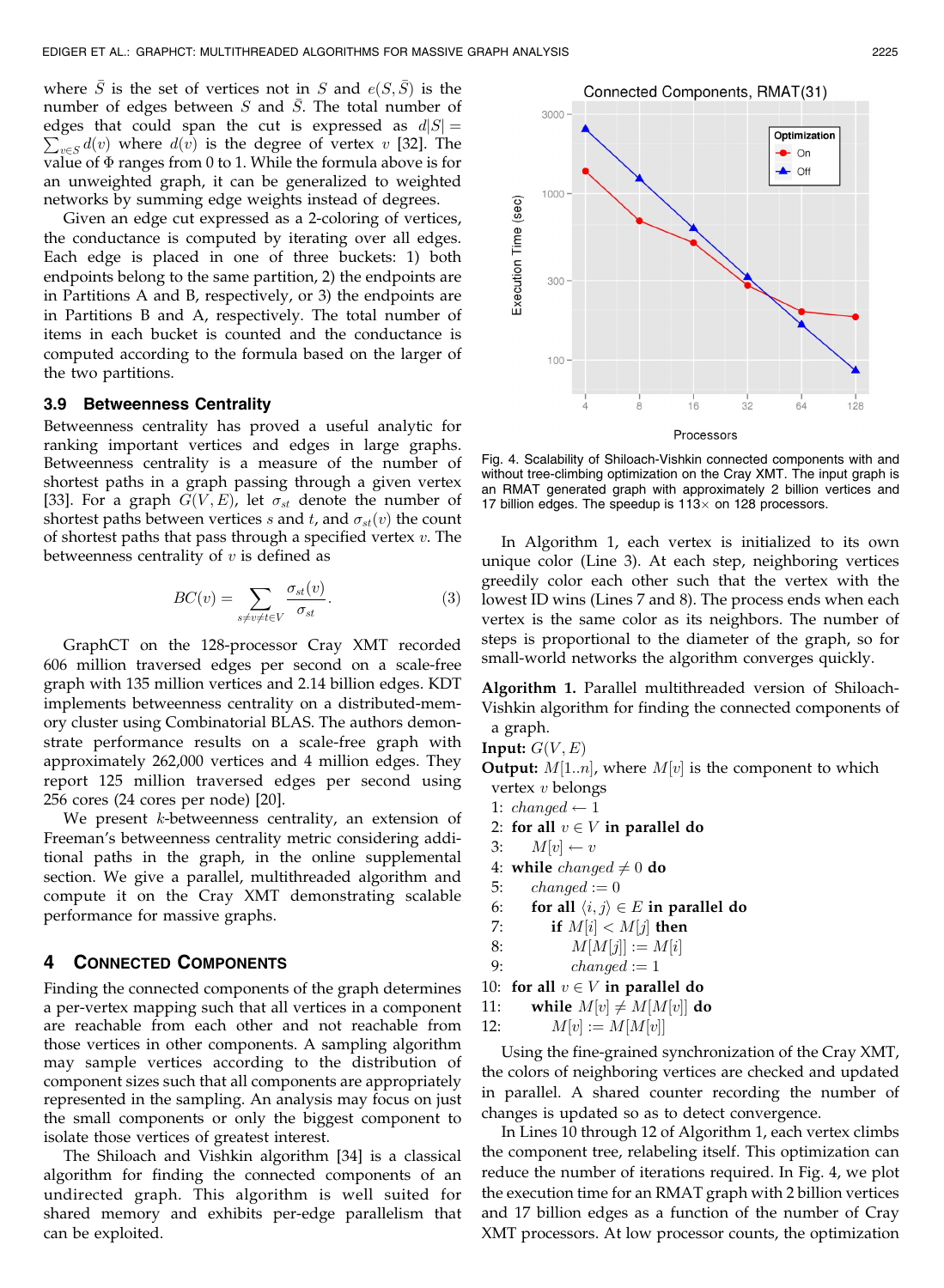| Name             | V             | $E\vert$       | $P = 16$ | $P = 32$ | $P = 64$ | $P = 128$ |
|------------------|---------------|----------------|----------|----------|----------|-----------|
| USA Road Network | 23,947,347    | 58,333,344     | 4.13     | 3.17     | 2.64     | 4.26      |
| RMAT (nasty)     | 33,554,432    | 266,636,848    | 8.60     | 4.47     | 2.59     | 1.89      |
| <b>RMAT</b>      | 134,217,727   | 1.071.420.576  | 59.7     | 30.7     | 16.1     | 8.98      |
| <b>RMAT</b>      | 134,217,727   | 2,139,802,777  | 101.8    | 52.2     | 31.6     | 14.8      |
| <b>RMAT</b>      | 134,217,727   | 4,270,508,334  | 172.7    | 146.6    | 125.0    | 116.3     |
| <b>RMAT</b>      | 2,147,483,647 | 17.179.869.184 | 618.8    | 314.8    | 163.1    | 86.6      |

TABLE 2 Running Times in Seconds for Connected Components on a 128-Processor Cray XMT

on Lines 10 through 12 shortens the execution time. However, it creates a memory hotspot and the additional contention at large processor counts produces a less scalable implementation. Removing Lines 10 through 12 from the algorithm results in a  $113\times$  speedup on 128 processors.

In Table 2, we present execution times for connected components on several massive undirected graphs using a 128-processor Cray XMT. The first graph is a sparse, planar graph of the US road network. The rest of the graphs are synthetic RMAT graphs with small-world properties. Using 128 processors, we can determine the connected components of the graph in 2 minutes.

In [35], MTGL running on a 128-processor Cray XMT computes the connected components of an RMAT graph (with so-called "nasty" parameters) with 33.5 million vertices and an average degree of 8 in approximately 8 seconds. On a generated graph with the same RMAT parameters on the same size machine, GraphCT is able to compute the connected components in 1.89 seconds.

# 5 CLUSTERING COEFFICIENTS

Clustering coefficients measure the density of closed triangles in a network and are one method for determining if a graph is a small-world graph [12]. We adopt the terminology of Watts and Strogatz [12] and limit our focus to undirected and unweighted graphs. A triplet is an ordered set of three vertices,  $(i, v, j)$ , where v is considered the focal point and there are undirected edges  $\langle i, v \rangle$  and  $\langle v, j \rangle$ . An open triplet is defined as three vertices in which only the required two are connected, for example, the triplet  $(m, v, n)$  in Fig. 5. A closed triplet is defined as three vertices in which there are three edges, or Fig. 5's triplet  $(i, v, j)$ . A triangle is made up of three closed triplets, one for each vertex of the triangle.

The global clustering coefficient  $C$  is a single number describing the number of closed triplets over the total number of triplets



Fig. 5. There are two triplets around  $v$  in this undirected graph. The triplet  $(m, v, n)$  is open, there is no edge  $\langle m, n \rangle$ . The triplet  $(i, v, j)$  is closed.

$$
C = \frac{\text{number of closed triplets}}{\text{number of triplets}}.
$$
 (4)

The local clustering coefficient  $C_v$  is defined similarly for each vertex v,

$$
C_v = \frac{\text{number of closed triplets around } v}{\text{number of triplets around } v}.
$$
 (5)

Let  $e_k$  be the set of neighbors of vertex  $k$ , and let  $|e|$  be the size of set *e*. Also, let  $d_v$  be the degree of v, or  $d_v = |e_v|$ . We show how to compute  $C_v$  by expressing it as

$$
C_v = \frac{\sum_{i \in e_v} |e_i \cap (e_v \setminus \{v\})|}{d_v(d_v - 1)} = \frac{T_v}{d_v(d_v - 1)}.
$$
 (6)

For the remainder of this section, we concentrate on the calculation of local clustering coefficients. Computing the global clustering coefficient requires an additional sum reduction over the numerators and denominators.

The clustering coefficients algorithm simply counts all triangles. For each edge  $\langle u, v \rangle$ , we count the size of the intersection  $|e_u \cap e_v|$ . The algorithm runs in  $O(\sum_v d_v^2)$  time where  $v$  ranges across the vertices and the structure is presorted. The multithreaded implementation also is straightforward; we parallelize over the vertices.

Fig. 6 plots the scalability of the local clustering coefficients implementation on the Cray XMT. On an undirected, synthetic RMAT graph with over 16 million vertices and 135 million edges (left), we calculate all clustering coefficients in 87 minutes on a single processor and 56 seconds on 128 processors. The speedup is  $94\times$ . Parallelizing over the vertices, we obtain the best performance when instructing the compiler to schedule the outer loop using futures. The implementation scales almost linearly through 80 processors, and then increases more gradually.

In the plot on the right, the same kernel is run on the USA road network, a graph with 24 million vertices and 58 million edges. The graph is nearly planar with a small, uniform degree distribution. Because the amount of work per vertex is nearly equal, the algorithm scales linearly to 128 processors. The total execution time is about 27 seconds.

These results highlight the challenges of developing scalable algorithms on massive graphs. Where commodity platforms often struggle to obtain a speedup, the latency tolerance and massive multithreading of the Cray XMT enables linear scalability on regular, uniform graphs. The discrepancy between the RMAT scalability (left) and the road network (right) is an artifact of the power law degree distribution of the former. Despite the complex and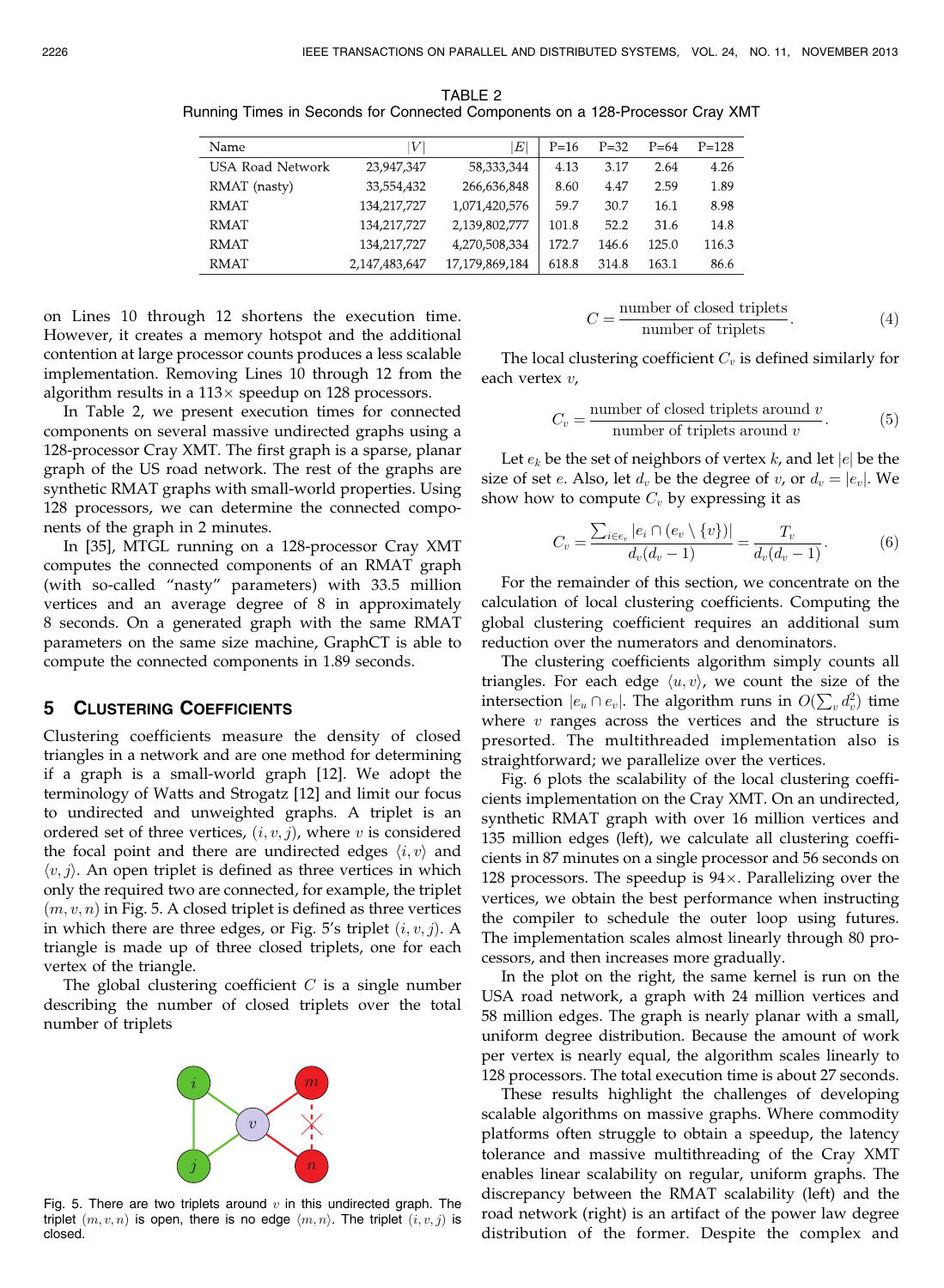

Fig. 6. Scalability of the local clustering coefficients kernel on the Cray XMT. On the left, the input graph is an undirected RMAT generated graph with approximately 16 million vertices and 135 million edges. The speedup is  $94 \times$  on 128 processors. On the right, the input graph is the USA road network with 24 million vertices and 58 million edges. The speedup is  $120 \times$  on 128 processors. Execution times in seconds are shown in blue.

irregular graph topology, GraphCT is still able to scale up to 128 processors.

There are several variations of clustering coefficients for directed graphs. A straightforward approach is to apply the definition directly and count the number of triangles, where a triangle now requires six edges instead of three. A more sophisticated approach is called the transitivity coefficients. Transitivity coefficients count the number of transitive triplets in the numerator. A transitive triplet is one in which edges exist from vertex  $a$  to vertex  $b$  and from vertex  $b$  to vertex  $c$ , with a shortcut edge from vertex  $a$  to vertex  $c$  [36].

Fig. 7 plots the scalability of the transitivity coefficients kernel on the Cray XMT. The input graph is a directed RMAT graph with 16 million vertices and 135 million edges. We do not use loop futures to schedule the outer loop in this case. On a single processor, the calculation requires 20 minutes. On 128 processors, the execution time is under 13 seconds. The speedup is  $90\times$ .



Fig. 7. Scalability of the transitivity coefficients kernel on the Cray XMT. The input graph is a directed RMAT generated graph with approximately 16 million vertices and 135 million edges. Execution times in seconds are shown in blue. On 128 processors, we achieve a speedup of  $90\times$ .

#### 6 CONCLUSIONS

The computational and storage requirements of large data sets have brought about parallel, multithreaded supercomputers like the Cray XMT. GraphCT leverages multithreaded implementations of cutting edge graph algorithms and traditional analytics. Running on the 128-processor Cray XMT with 1-TB main memory, GraphCT calculates the local clustering coefficients of a scale-free graph with 135 million edges in one minute. The connected components of a scale-free graph with 4.27 billion edges are determined in 2 minutes. The betweenness centrality of a scale-free graph with 2.14 billion edges can be approximated (using 256 randomly sampled vertices) in 15 minutes. These algorithms exploit fine-grained parallelism and lowoverhead synchronization to overcome the challenges of workload imbalance and hotspotting that are inherent in scale-free graph analytics.

The processing framework used in GraphCT enables a series of complex analytics to run with the option of passing the results of one to the input of the next. A researcher with an unknown data set is able to prepare a custom workflow of routines that will produce a report on the graph characteristics. Our tool has been used successfully in prior work [17] to uncover hidden relationships in Twitter.

GraphCT has the capability to run on billion-scale graphs with better performance than leading distributed memory and MapReduce-like frameworks. Unlike these frameworks, GraphCT is an end-to-end graph characterization toolkit that provides high performance, multithreaded graph analysis algorithms as well as a C language environment for working with graph data.

## ACKNOWLEDGMENTS

This work was supported in part by the Pacific Northwest National Laboratory (PNNL), Center for Adaptive Supercomputing Software for MultiThreaded Architectures. The authors thank PNNL and Cray for providing access to Cray XMT systems.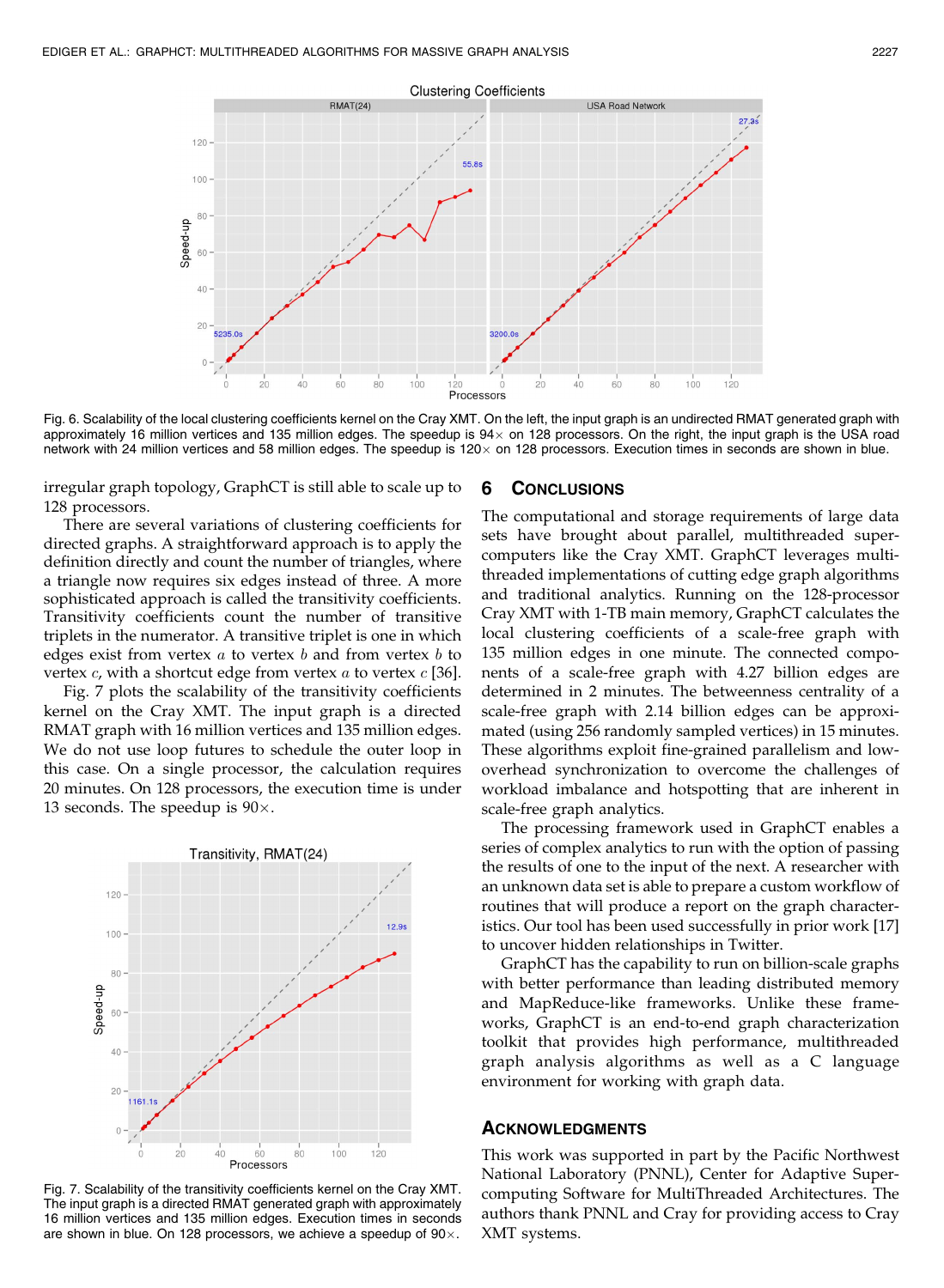## **REFERENCES**

- [1] Facebook, "User Statistics," http://newsroom.fb.com/content/ default.aspx?NewsAreaId=22, Mar. 2012.
- [2] C.L. Borgman, J.C. Wallis, M.S. Mayernik, and A. Pepe, "Drowning in Data: Digital Library Architecture to Support Scientific Use of Embedded Sensor Networks," Proc. Seventh ACM/IEEE-CS Joint Conf. Digital Libraries, pp. 269-277, 2007.
- [3] F. Liljeros, C. Edling, L. Amaral, H. Stanley, and Y. Aberg, "The Web of Human Sexual Contacts," Nature, vol. 411, pp. 907-908, 2001.
- [4] H. Jeong, S. Mason, A.-L. Barabási, and Z. Oltvai, "Lethality and Centrality in Protein Networks," Nature, vol. 411, pp. 41-42, 2001.
- [5] R. Cohen, K. Erez, D. ben-Avraham, and S. Havlin, "Breakdown of the Internet under Intentional Attack," Physical Rev. Letters, vol. 86, no. 16, pp. 3682-3685, 2001.
- [6] R. Kouzes, G. Anderson, S. Elbert, I. Gorton, and D. Gracio, "The Changing Paradigm of Data-Intensive Computing," Computer, vol. 42, no. 1, pp. 26-34, Jan. 2009.
- [7] V. Batagelj and A. Mrvar, "Pajek—Program for Large Network Analysis," Connections, vol. 21, pp. 47-57, 1998.
- [8] G. Csardi and T. Nepusz, "The Igraph Software Package for Complex Network Research," InterJ., vol. Complex Systems, p. 1695, http://igraph.sf.net, 2006.
- [9] D. Auber, "Tulip," Proc. Ninth Symp. Graph Drawing, P. Mutzel, M. Jünger, and S. Leipert, eds., pp. 335-337, 2001.
- [10] Analytic Technologies, "UCINET 6 Social Network Analysis Software," http://www.analytictech.com/ucinet.htm, 2013.
- [11] "GraphCT," ver. 0.8.0, http://www.cc.gatech.edu/bader, Sept. 2012.
- [12] D. Watts and S. Strogatz, "Collective Dynamics of Small World Networks," Nature, vol. 393, pp. 440-442, 1998.
- [13] J. Berry, B. Hendrickson, S. Kahan, and P. Konecny, "Software and Algorithms for Graph Queries on Multithreaded Architectures," Proc. Workshop Multithreaded Architectures and Applications, Mar. 2007.
- [14] K. Madduri, D. Ediger, K. Jiang, D. Bader, and D. Chavarría-Miranda, "A Faster Parallel Algorithm and Efficient Multithreaded Implementations for Evaluating Betweenness Centrality on Massive Data Sets," Proc. Workshop Multithreaded Architectures and Applications (MTAAP '09), May 2009.
- [15] K. Jiang, D. Ediger, and D.A. Bader, "Generalizing k-Betweenness Centrality Using Short Paths and a Parallel Multithreaded Implementation," Proc. 38th Int'l Conf. Parallel Processing (ICPP '09), Sept. 2009.
- [16] D. Ediger, K. Jiang, J. Riedy, and D.A. Bader, "Massive Streaming Data Analytics: A Case Study with Clustering Coefficients," Proc. Workshop Multithreaded Architectures and Applications (MTAAP), Apr. 2010.
- [17] D. Ediger, K. Jiang, J. Riedy, D.A. Bader, C. Corley, R. Farber, and W.N. Reynolds, "Massive Social Network Analysis: Mining Twitter for Social Good," Proc. Int'l Conf. Parallel Processing, pp. 583-593, 2010.
- [18] G. Malewicz, M.H. Austern, A.J. Bik, J.C. Dehnert, I. Horn, N. Leiser, and G. Czajkowski, "Pregel: A System for Large-Scale Graph Processing," Proc. Int'l Conf. Management of Data, pp. 135- 146, http://doi.acm.org/10.1145/1807167.1807184, 2010.
- [19] D. Gregor and A. Lumsdaine, "Lifting Sequential Graph Algorithms for Distributed-Memory Parallel Computation," ACM SIGPLAN Notices, vol. 40, no. 10, pp. 423-437, 2005.
- [20] A. Lugowski, D. Alber, A. Buluç, J.R. Gilbert, S. Reinhardt, Y. Teng, and A. Waranis, "A Flexible Open-Source Toolbox for Scalable Complex Graph Analysis," Proc. 12th SIAM Int'l Conf. Data Mining (SDM '12), pp. 930-941, http://siam.omnibooksonline.com/ 2012datamining/data/papers/158.pdf/, Apr. 2012.
- [21] U. Kang, B. Meeder, and C. Faloutsos, "Spectral Analysis for Billion-Scale Graphs: Discoveries and Implementation," Proc. 15th Pacific-Asia Conf. Advances in Knowledge Discovery and Data Mining, pp. 13-25, http://dl.acm.org/citation.cfm?id=2022850.2022852, 2011.
- [22] A.A. Hagberg, D.A. Schult, and P.J. Swart, "Exploring Network Structure, Dynamics, and Function Using NetworkX," Proc. Seventh Python in Science Conf. (SciPy '08), pp. 11-15, Aug. 2008.
- [23] D. Bader and K. Madduri, "SNAP, Small-World Network Analysis and Partitioning: An Open-Source Parallel Graph Framework for the Exploration of Large-Scale Networks," Proc. Int'l Parallel and Distributed Processing Symp. (IPDPS '08), Apr. 2008.
- [24] A. Buluç and K. Madduri, "Parallel Breadth-First Search on Distributed Memory Systems," Proc. Int'l Conf. High Performance Computing, Networking, Storage and Analysis, pp. 65:1-65:12, http://doi.acm.org/10.1145/2063384.2063471, 2011.
- [25] E. Prud'hommeaux and A. Seaborne, "SPARQL Query Language for RDF," technical report, W3C, http://www.w3.org/TR/ rdf-sparql-query/, 2006.
- [26] P. Boldi and S. Vigna, "The Webgraph Framework I: Compression Techniques," Proc. 13th Int'l Conf. World Wide Web, pp. 595-602, http://doi.acm.org/10.1145/988672.988752, 2004.
- [27] K. Lang, "Finding Good Nearly Balanced Cuts in Power Law Graphs," technical report, Yahoo! Research, 2004.
- [28] J. Feo, D. Harper, S. Kahan, and P. Konecny, "Eldorado," Proc. Second Conf. Computing Frontiers, pp. 28-34, http://doi.acm.org/ 10.1145/1062261.1062268, 2005.
- [29] S. Even, Graph Algorithms. W.H. Freeman & Co., 1979.
- [30] D. Bader, S. Kintali, K. Madduri, and M. Mihail, "Approximating Betweenness Centrality," Proc. Fifth Workshop Algorithms and Models for the Web-Graph (WAW '07), pp. 134-137, Dec. 2007.
- [31] M.E.J. Newman, "Modularity and Community Structure in Networks," Proc. Nat'l Academy of Sciences, vol. 103, no. 23, pp. 8577-8582, 2006.
- [32] B. Bollobas, Modern Graph Theory. Springer, 1998.
- [33] L. Freeman, "A Set of Measures of Centrality Based on Betweenness," Sociometry, vol. 40, no. 1, pp. 35-41, 1977.
- [34] Y. Shiloach and U. Vishkin, "An  $O(\log n)$  Parallel Connectivity Algorithm," J. Algorithms, vol. 3, no. 1, pp. 57-67, 1982.
- [35] S.J. Plimpton and K.D. Devine, "MapReduce in MPI for Large-Scale Graph Algorithms," Parallel Computing, vol. 37, no. 9, pp. 610-632, http://dx.doi.org/10.1016/j.parco.2011.02.004, Sept. 2011.
- [36] S. Wasserman and K. Faust, Social Network Analysis: Methods and Applications. Cambridge Univ. Press, 1994.



David Ediger received the BS degree in computer engineering in 2008 under the direction of Dr. Tarek El-Ghazawi at the George Washington University focusing on Unified Parallel C and reconfigurable systems and the MS degree in electrical and computer engineering from Georgia Tech in 2010. He is currently working toward the PhD degree in electrical and computer engineering. He is a research assistant in the High Performance Computing

Lab, Georgia Tech. He is a principal developer of GraphCT, the graph characterization package for highly parallel, massive graph analysis. He is a member of the IEEE.

Karl Jiang received the BS degree in computer engineering from the University of Miami in 2007. He is currently working toward the PhD degree in computer science at the Georgia Institute of Technology. He has done work in massively parallel bioinformatics and graph analysis, including contributions to MPI BLAST and HMMER.